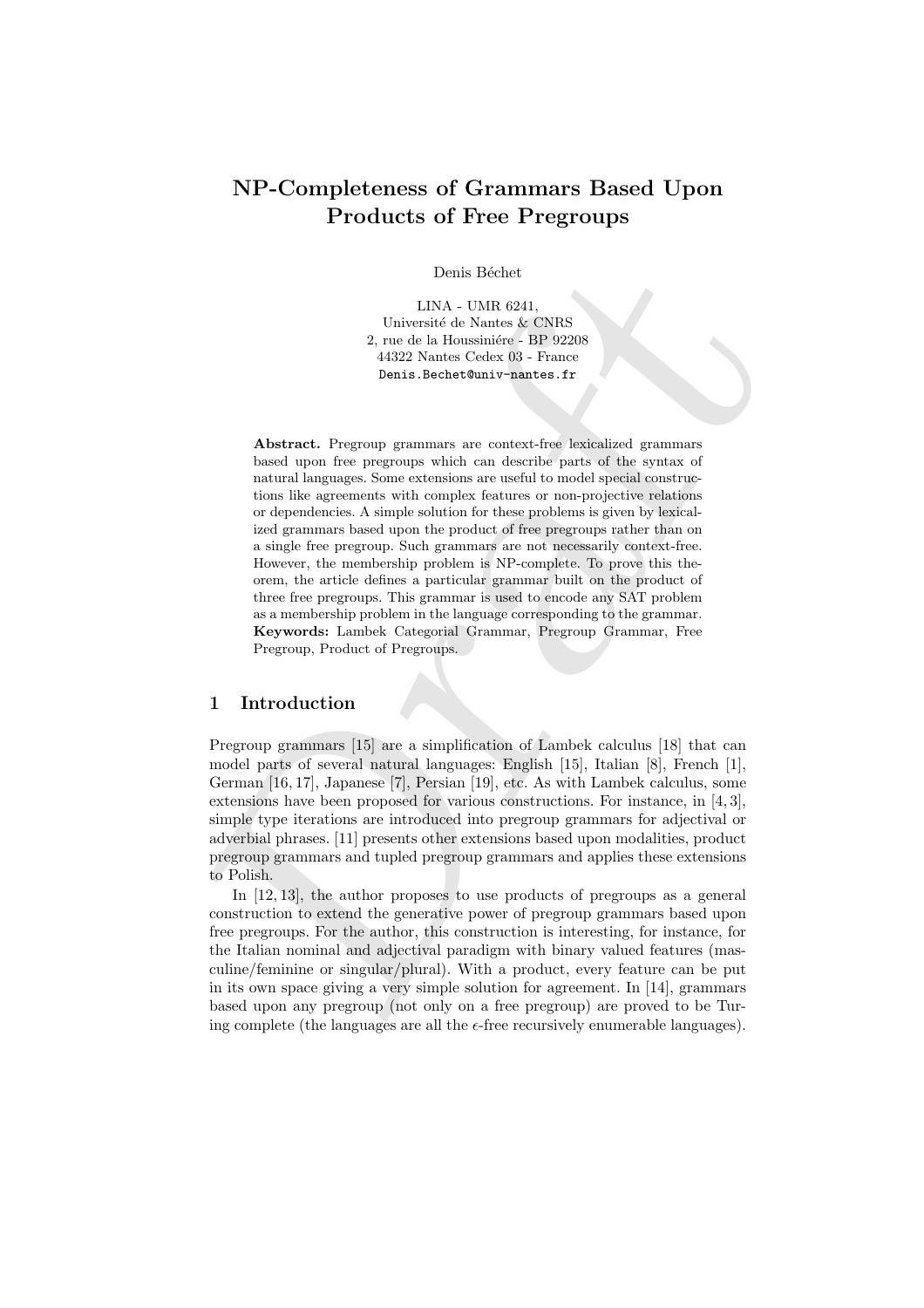The construction uses a grammar based upon the product of two free pregroups and its image through a string homomorphism.

Products can also be used for long distance dependencies, in particular when the projective nature of free pregroup deductions limit axioms. For instance a pregroup analysis of "quand il l'avait ramené" (when he took her at home) needs a complex type for the clitic "l'" (her).



"l' " is assigned  $\pi_3^r so^{ll} s^l \pi_3$  rather than  $o^{ll}$ . A better analysis would be:

|  | quand il l'avait ramenée                                                                                                                                                       |  |
|--|--------------------------------------------------------------------------------------------------------------------------------------------------------------------------------|--|
|  | τs <sup>1</sup> π <sub>3</sub> o <sup>ll</sup> $\overline{\pi_3}$ <sup>r</sup> s <sub>2</sub> p <sub>2</sub> <sup>1</sup> p <sub>2</sub> o <sup>l</sup><br>desertations in the |  |
|  |                                                                                                                                                                                |  |

For this kind of constructions, we need non-projective axioms. The product of free pregroups can be used for this purpose. The idea is used by Categorial Dependency Grammars[9] for non-projective dependencies even if in this case the polarities that define the ends of non-projective dependencies do not define complete categorial components<sup>1</sup>.

Of course, we expect that such extensions preserve the interesting properties of pregroup grammars. One of these properties is that the membership problem is polynomial. This is no more the case with grammars based upon the products of at least 3 free pregroups: Here, we present a grammar based upon the product of 3 free pregroups that can code any SAT problem proving that the membership problem for this grammar is NP-hard.

pregroup analysis of "quand il Tavait ramenc" (when he took her at home) needs<br>a complex type for the ditie " l " (her).<br> **quand il strait ramencée**<br> **c d**<br> **c d**<br> **c d**<br> **c d**<br> **c d**<br> **c d**<br> **c d**<br> **c d**<br> The rest of the article begins by presenting pregroups, free pregroups and pregoup grammars (lexicalized grammars based on a free pregroup). Section 3 introduces the product of pregroups, pregroup product grammars (lexicalized grammars based on the product of several free pregroups) and gives some properties of the associated class of languages. Section 4 proves that the membership problem of the class of languages is NP-hard (in fact NP-complete). The last section concludes.

<sup>&</sup>lt;sup>1</sup> The types in a CDG can be defined as the set of the product of a categorial type and a list of signed integers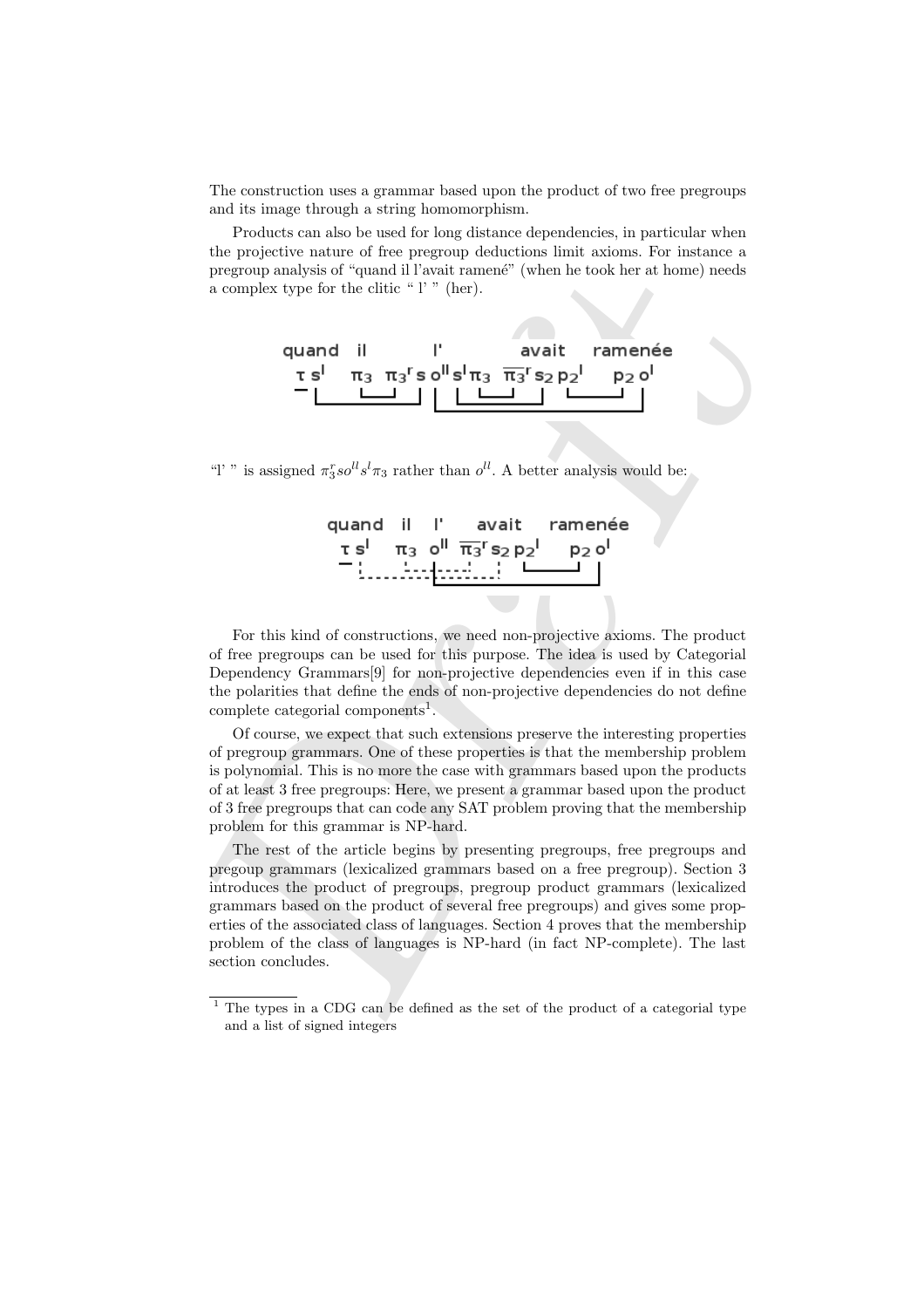## 2 Background

**Definition 1 (Pregroup).** A pregroup is a structure  $(P, \leq, \circ, l, r, 1)$  such that  $(P, \leq, \circ, 1)$  is a partially ordered monoid <sup>2</sup> and l, r are two unary operations on P that satisfy the inequalities  $x^l x \leq 1 \leq xx^l$  and  $xx^r \leq 1 \leq x^r x$  for all  $x \in P$ .

*P* that satisfy the foregreadities  $x^* \le 1 \le x^*$  or at  $x^* \le 1 \le x^*$  or all  $x \in F$ .<br> **Definition 2** (Five Pregroup). Let  $(P_n^2) = \frac{1}{2}p^{(1)} + p^{(2)} = \frac{1}{2}p^{(1)} + p^{(2)} = \frac{1}{2}p^{(2)} + p^{(2)} = \frac{1}{2}p^{(2)} + p^{(2)} = \frac{1}{2}p^{(2)} + p$ **Definition 2 (Free Pregroup).** Let  $(P, \leq)$  be a partially ordered set of basic types. We write  $\mathbb Z$  for the set of signed integers.  $P^{(\mathbb Z)} = \{p^{(i)} \mid p \in P, i \in \mathbb Z\}$  is the set of simple types and  $T_{(P,\leq)} = (P^{(\mathbb{Z})})^* = \{p_1^{(i_1)} \cdots p_n^{(i_n)} \mid 0 \leq k \leq n, p_k \in$ P and  $i_k \in \mathbb{Z}$  is the set of types. The empty sequence in  $T_{(P,\leq)}$  is denoted by 1. For X and  $Y \in T_{(P,\leq)}$ ,  $X \leq Y$  iff this relation is derivable in the following system where  $p, q \in \overrightarrow{P}, \overrightarrow{n}, k \in \mathbb{Z}$  and  $X, Y, Z \in T_{(P, \leq)}$ :

$$
X \leq X \quad (Id) \qquad \frac{X \leq Y \quad Y \leq Z}{X \leq Z} \quad (Cut)
$$
\n
$$
\frac{XY \leq Z}{Xp^{(n)}p^{(n+1)}Y \leq Z} \quad (A_L) \quad \frac{X \leq YZ}{X \leq Yp^{(n+1)}p^{(n)}Z} \quad (A_R)
$$
\n
$$
\frac{Xp^{(k)}Y \leq Z}{Xq^{(k)}Y \leq Z} \quad (IND_L) \qquad \frac{X \leq Yq^{(k)}Z}{X \leq Yp^{(k)}Z} \quad (IND_R)
$$
\n(where  $q \leq p$  if  $k$  is even, and  $p \leq q$  if  $k$  is odd)

The construction, proposed by Buskowski [6], defines a pregroup that extends  $\leq$  on basic types P to  $T_{(P,\leq)}$ <sup>34</sup>.

Cut Elimination. On the one hand, the cut rule is useful for clear and compact representation of derivations. On the other hand, it creates problems for derivation search because, due to this rule, one cannot in general bound the number of hypothetical premises needed in a derivation of a given inequality. Fortunately, this rule can be eliminated in pregroups without loss of generality, i.e. every derivable inequality has a cut-free derivation (see [5]) .

**Definition 3 (Pregroup Grammar).** Let  $(P, \leq)$  be a finite partially ordered set. A pregroup grammar based upon  $(P, \leq)$  is a lexicalized <sup>5</sup> grammar  $G =$ 

<sup>&</sup>lt;sup>2</sup> We briefly recall that a *monoid* is a structure  $\langle M, \circ, 1 \rangle$ , such that  $\circ$  is associative and has a neutral element 1 ( $\forall x \in M : 1 \circ x = x \circ 1 = x$ ). A partially ordered monoid is a monoid  $\langle M, \circ, 1 \rangle$  with a partial order  $\leq$  that satisfies  $\forall a, b, c: a \leq b \Rightarrow c \circ a \leq$  $c \circ b$  and  $a \circ c \leq b \circ c$ .

<sup>&</sup>lt;sup>3</sup> Left and right adjoints are defined by  $(p^{(n)})^l = p^{(n-1)}$ ,  $(p^{(n)})^r = p^{(n+1)}$ ,  $(XY)^l =$  $Y^l X^l$  and  $(XY)^r = Y^r X^r$ . p stands for  $p^{(0)}$ . The left and right adjoints of  $X \in$  $T_{(P,\le)}$  are defined recursively:  $X^{(0)} = X$ ,  $X^{(n+1)} = (X^r)^{(n)}$  and  $X^{(n-1)} = (X^l)^{(n)}$ .

 $4 \leq$  is only a preorder. Thus, in fact, the pregroup is the quotient of  $T_{(P,\leq)}$  under the equivalence relation  $X \leq Y \& Y \leq X$ .

<sup>&</sup>lt;sup>5</sup> A lexicalized grammar is a triple  $(\Sigma, I, s)$ :  $\Sigma$  is a finite alphabet, I assigns a finite set of categories (or types) to each  $c \in \Sigma$ , s is a category (or type) associated to correct strings.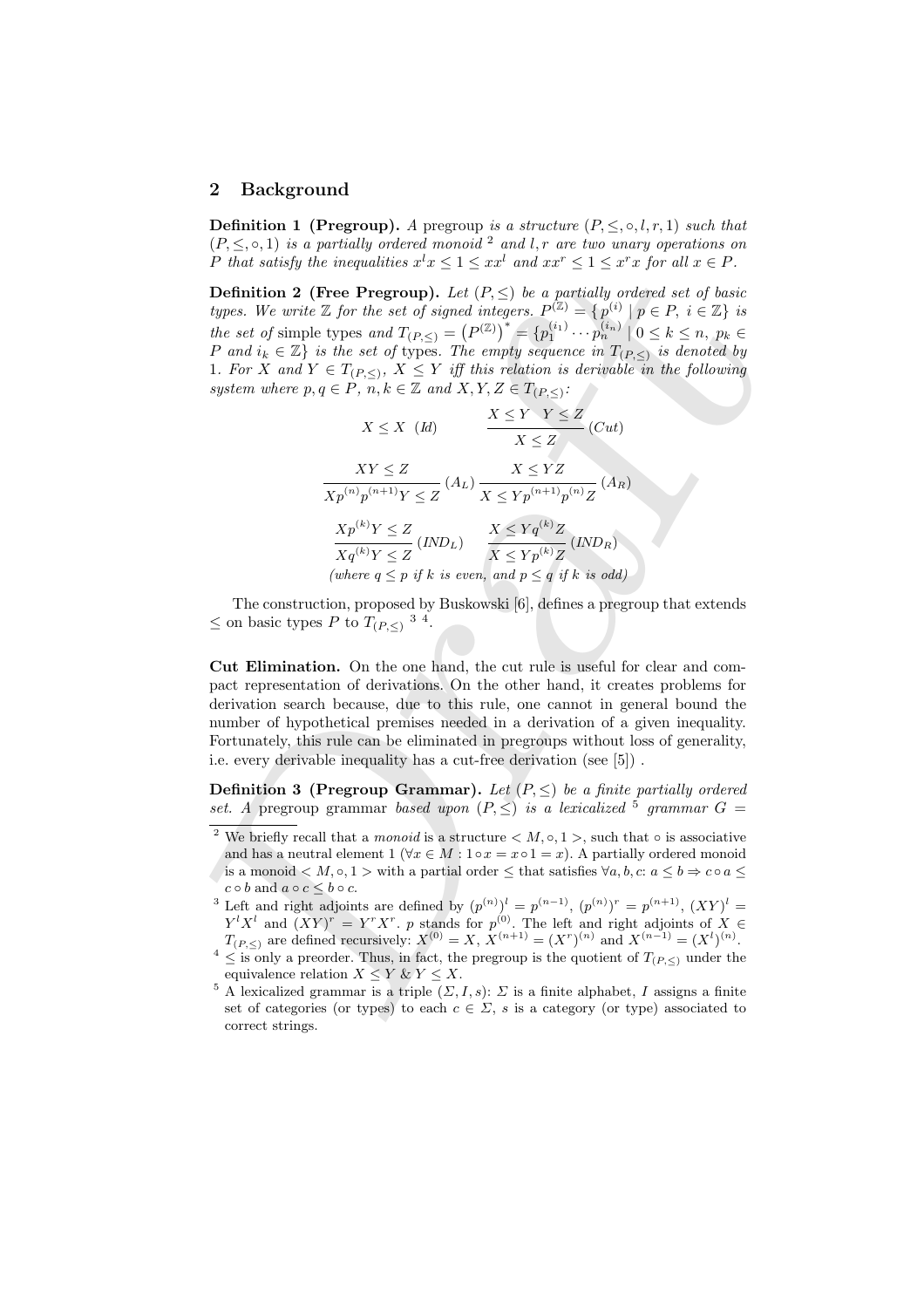$(\Sigma, I, s)$  on categories  $T_{(P,\leq)}$  such that  $s \in P$ . G assigns a type X to a string  $v_1 \cdots v_n$  of  $\Sigma^*$  iff for  $1 \leq i \leq n$ ,  $\exists X_i \in I(v_i)$  such that  $X_1 \cdots X_n \leq X$  in the free pregroup  $T_{(P,\leq)}$ . The language  $\mathcal{L}(G)$  is the set of strings in  $\mathbb{Z}^*$  that are assigned s by G.

Example 1. Let us look at an analysis of a complete sentence from Marcel Proust (a part of it is shown in the introduction). The basic types used in this analysis are:  $\pi_3$ ,  $\overline{\pi_3}$ : third person (subject) with  $\pi_3 \leq \overline{\pi_3}$ ,  $p_2$ : past participle,  $\omega$ : object, s: sentence,  $s_5$ : subjunctive clause,  $\sigma$ : complete subjunctive clause,  $\tau$ : adverbial phrase.



Using only left rules  $(A_L)$  and  $(IND_L)$  and one  $(Id)$ , we can prove that the product of the assigned types is less than or equal to s. The proof is schematically presented above. In this proof, each link corresponds to one application of  $(A_L)$ (eventually with a  $(IND_L)$ ) when the corresponding basic types are different).

# 3 Product of Pregroups

A natural idea to combine pregroups is to define a structure over the product of the corresponding monoids.

## Definition 4 (Product of Pregroups).

*Example 1*. Let us look at an analysis of a complete sentence from Marcel Proust<br>(a part of its islonen in the introduction). The lossic types used in this analysis<br>are:  $\pi_5$ ,  $\pi_5$ : third person (subject) with  $\pi_5 \$ For  $N \geq 1$ , let  $P_i = (M_i, \leq_i, \circ_i, l_i, r_i, 1_i), 1 \leq i \leq N$ , be N pregroups. We define  $P_1 \times \cdots \times P_N$  as  $(M_1 \times \cdots \times M_N, \leq, \circ, l, r, (1_1, \ldots, 1_N))$  where:  $-(x_1, \ldots, x_N) \le (y_1, \ldots, y_N)$  iff  $\forall i, 1 \le i \le N, x_i \le i, y_i$ ,  $(x_1, \ldots, x_N) \circ (y_1, \ldots, y_N) = (x_1 \circ_1 y_1, \ldots, x_N \circ_N y_N),$  $(x_1,...,x_N)^l = (x_1^{l_1},...,x_N^{l_N})$  and  $(x_1,...,x_N)^r = (x_1^{r_1},...,x_N^{r_N})$ .

The product of several pregroups gives a structure that is also a pregroup<sup>6</sup>.

#### 3.1 Pregroup Product Grammars

Pregroup grammars are defined over a free pregroup. We relax this definition here and define grammars on any pregroup. In fact, we are interested only in the product of free pregroups.

<sup>&</sup>lt;sup>6</sup> The definition can also be extended to the empty product  $(N = 0)$ . In this case, the resulting structure is the monoid with a unique element which is also the unit element.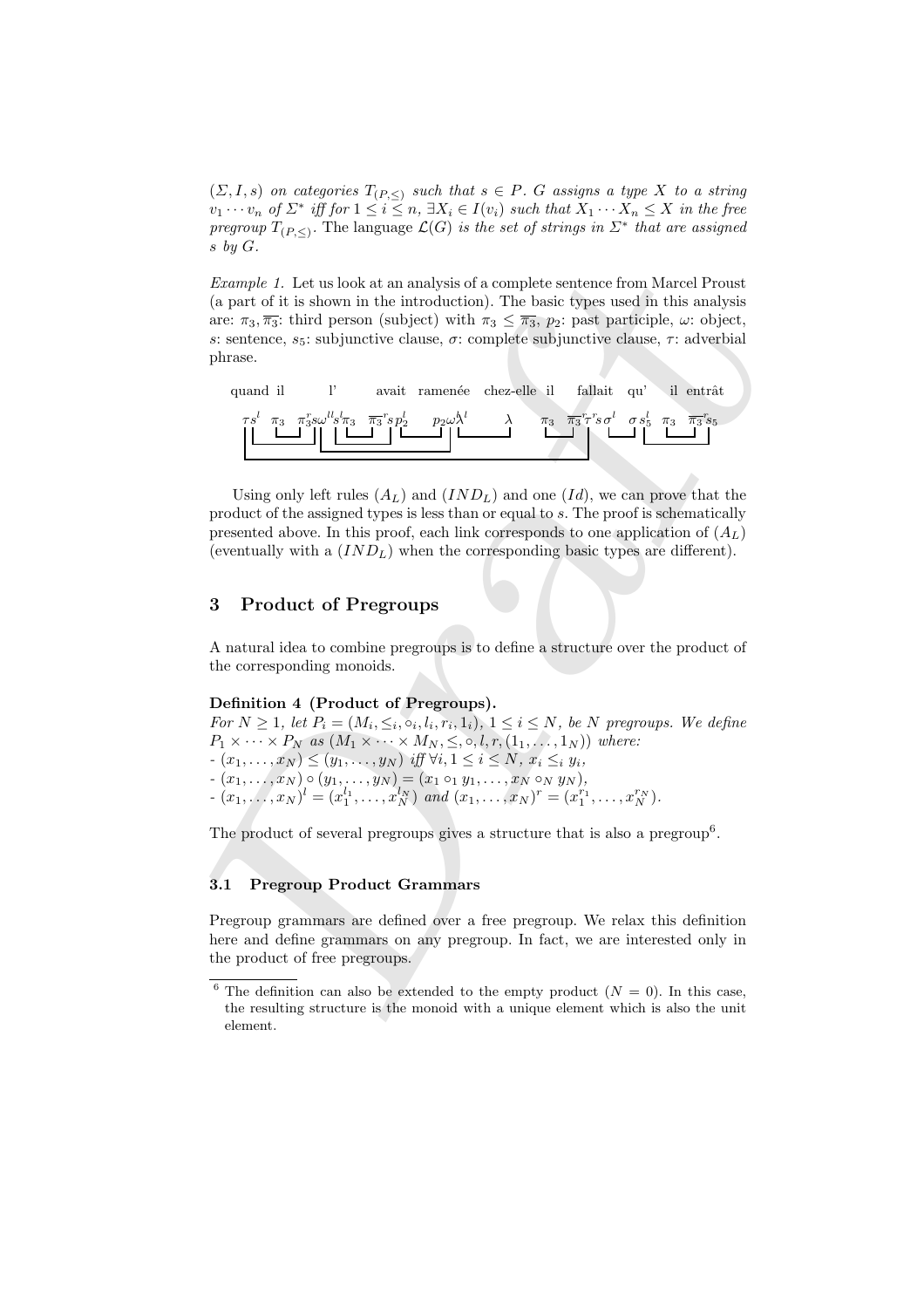#### Definition 5 (Pregroup Product Grammar).

Let  $(P_1, \leq_1), \ldots, (P_N, \leq_N)$  be  $N \geq 1$  finite partially ordered sets. A pregroup product grammar based upon  $(P_1, \leq_1), \ldots, (P_N, \leq_N)$  is a lexicalized grammar  $G = (\Sigma, I, s)$  on categories  $T_{(P_1, \leq_1)} \times \cdots \times T_{(P_N, \leq_N)}$  such that  $s \in P_1$ . G assigns a type X to a string  $v_1 \cdots v_n$  of  $\Sigma^*$  iff for  $1 \leq i \leq n$ ,  $\exists X_i \in I(v_i)$  such that  $X_1 \circ \cdots \circ X_n \leq X$  in the product of the free pregroups  $T_{(P_1, \leq_1)}, \ldots, T_{(P_N, \leq_N)}$  with  $\circ$  as the binary operation of the product and  $\leq$  as its partial order. The language  $\mathcal{L}(G)$  is the set of strings in  $\Sigma^*$  that are assigned  $(s,1,\ldots,1)$  by G.

In the definition, when a string is assigned  $(s, 1, \ldots, 1)$ , the first component of the product must be less than or equal to s, a special basic type of the first free pregroup. The other components must be less than or equal to the unit of the corresponding free pregroup. It is possible to have a different definition, for instance by choosing that all components must be less than or equal to the unit of this component and by adding a "wall" in  $\Sigma$  that is associated by the lexicon to the type  $(s^r, 1, \ldots, 1)$ .

## 3.2 Pregroup Product Grammars: Context Sensitive but NP Membership Problem

The membership problem of a string into the language associated to a pregroup grammar is polynomial in time either from the size of the string or from the size of the string plus the size of the pregroup grammar. In fact, the languages of pregroup grammars are the context-free languages [6, 2].

a laye X to a string operator of the product is  $\sum_{i=1}^{n} \sum_{j=1}^{n} \sum_{j=1}^{n} \sum_{j=1}^{n} \sum_{j=1}^{n} \sum_{j=1}^{n} \sum_{j=1}^{n} \sum_{j=1}^{n} \sum_{j=1}^{n} \sum_{j=1}^{n} \sum_{j=1}^{n} \sum_{j=1}^{n} \sum_{j=1}^{n} \sum_{j=1}^{n} \sum_{j=1}^{n} \sum_{j=1}^{n} \sum_{j=1}^{n} \sum$ For pregroup product grammars, the number  $N \geq 1$  of free pregroups for the product is important. For  $N = 1$ , the product is equivalent to a free pregroup. Thus the same result can be proved on the membership problem and the expressive power (the membership problem is polynomial in time and the languages are context-free). This is completely different if  $N > 1$ . With regard to the expressive power, the article proves that for  $k > 1$ ,  $L_k = \{a_1^i a_2^i \cdots a_k^i \mid i \geq 1\}$  is generated by a pregroup product grammar based upon the product of  $k-1$  free pregroups.

Definition 6 (Pregroup Product Grammar for  $\{a_1^i a_2^i \cdots a_k^i \mid i \geq 1\}$ ).

Let  $P = (\{x_1, \ldots, x_k, z\}, =)$  a partially ordered set (the partial order on basic types is equality). We consider the product of the k free pregroups based upon k copies of P. Let  $G_k = (\{a_1, \ldots, a_k\}, I_k, x_1)$  be the pregroup product grammar based upon the product and defined by the following lexicon:

$$
I_k(a_1) = \{ (x_1 z x_1^l, 1, ..., 1), (x_1 z x_2^l, 1, ..., 1) \}
$$
  
\n
$$
I_k(a_2) = \{ (x_2 z^l x_2^l, z, 1, ..., 1), (x_2 z^l x_3^l, z, 1, ..., 1) \}
$$
  
\n
$$
I_k(a_3) = \{ (x_3 x_3^l, z^l, z, 1, ..., 1), (x_3 x_4^l, z^l, z, 1, ..., 1) \}
$$
  
\n
$$
\vdots
$$
  
\n
$$
I_k(a_{k-1}) = \{ (x_{k-1} x_{k-1}^l, 1, ..., 1, z^l, z), (x_{k-1} x_k^l, 1, ..., 1, z^l, z) \}
$$
  
\n
$$
I_k(a_k) = \{ (x_k x_k^l, 1, ..., 1, z), (x_k, ..., 1, z) \}
$$

**Theorem 1.** For  $k > 1$ ,  $L_k = \{a_1^i a_2^i \cdots a_k^i \mid i \geq 1\} = \mathcal{L}(G_k)$ .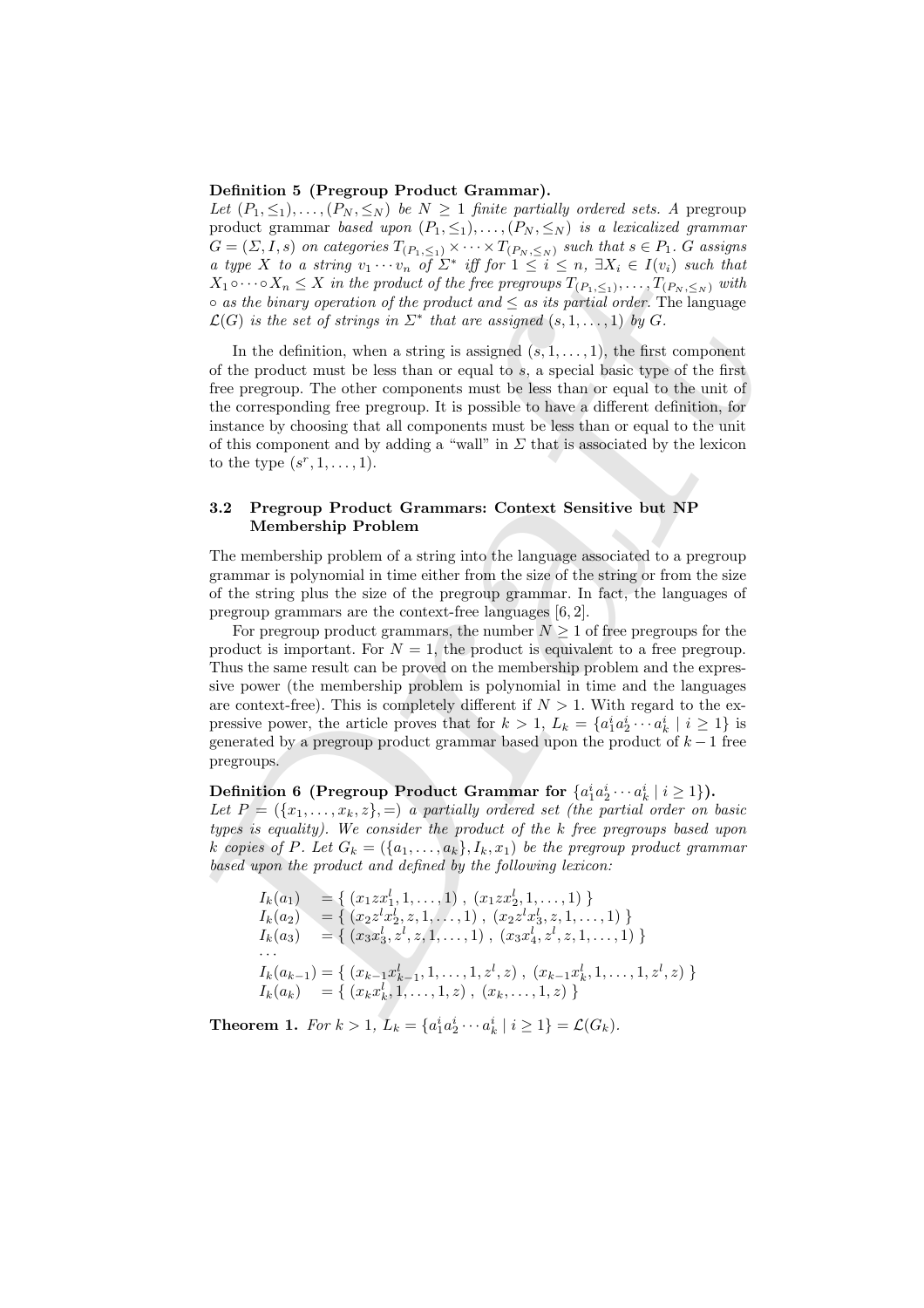*Proof.* Firstly, it is easy to find a derivation in  $G_k$  corresponding to the string  $A = a_1^i a_2^i \cdots a_k^i$  for  $i > 0$ : Using the lexicon  $I_k$ , we can associate the following expression to A:

$$
(x_1z^l x_1^l, 1, \ldots, 1) \circ \cdots \circ (x_1z^l x_1^l, 1, \ldots, 1) \circ (x_1z^l x_2^l, 1, \ldots, 1) \circ
$$
\n
$$
(x_2z x_2^l, z^l, 1, \ldots, 1, z, z^l) \circ \cdots \circ (x_2z x_2^l, z^l, 1, \ldots, 1) \circ (x_2z x_3^l, z^l, 1, \ldots, 1) \circ
$$
\n
$$
(x_{k-1}x_{k-1}^l, 1, \ldots, 1, z, z^l) \circ \cdots \circ (x_{k-1}x_{k-1}^l, 1, \ldots, 1, z, z^l) \circ (x_{k-1}x_{k-1}^l, 1, \ldots, 1, z, z^l) \circ (x_{k-1}x_{k}^l, 1, \ldots, 1, z) \circ (x_{k-1}x_{k-1}^l, 1, \ldots, 1, z, z^l) \circ (x_{k-1}x_{k}^l, 1, \ldots, 1, z) \circ (x_{k-1}x_{k-1}^l, 1, \ldots, 1, z, z^l) \circ (x_{k-1}x_{k-1}^l, 1, \ldots, 1, z, z^l) \circ (x_{k-1}x_{k-1}^l, 1, \ldots, 1, z, z^l) \circ (x_{k-1}x_{k-1}^l, 1, \ldots, 1, z, z^l) \circ (x_{k-1}x_{k-1}^l, 1, \ldots, 1, z, z^l) \circ (x_{k-1}x_{k-1}^l, 1, \ldots, 1, z, z^l) \circ (x_{k-1}x_{k-1}^l, 1, \ldots, 1, z) \circ (x_{k-1}x_{k-1}^l, 1, \ldots, 1, z) \circ (x_{k-1}x_{k-1}^l, 1, \ldots, 1, z, z^l) \circ (x_{k-1}x_{k-1}^l, 1, \ldots, 1, z) \circ (x_{k-1}x_{k-1}^l, 1, \ldots, 1, z, z^l) \circ (x_{k-1}x_{k-
$$

For the other components:

 $\overline{\mathcal{L}}$ 

s:  

$$
1 \cdots 1 \underbrace{z^l \cdots z^l}_{i} \underbrace{z \cdots z}_{i} 1 \cdots 1 \leq 1
$$

 $\cdots(x_3x)$ 

 $\overbrace{\phantom{a} \cdots}$ i−1

l 3 )  $x_3x$ l 4  $\cdots(x_kx)$ l k

 $\cdots(x_kx)$ 

 $\overline{\phantom{a}}$ i−1

l k )

 $x_k \leq x_1$ 

 $(x_3x)$ l 3

Therefore  $L_k \subseteq \mathcal{L}(G_k)$ .

For the other direction, we prove that if  $A \in \mathcal{L}(G_k)$  then for  $1 \leq i \leq k-1$ , every occurrence of  $a_i$  in A must be before any occurrence of  $a_{i+1}$  and the number of  $a_i$  is the same as the number of  $a_{i+1}$ . The first property is given by the basic types  $x_1, \ldots x_k$  of the first component of the derivation of A in  $G_k$ . Couples of  $x_i^l$  and  $x_i$  form a list from left to right leaving only one basic type  $x_1$ . For the second property, the number of  $a_i$  is the same as the number of  $a_{i+1}$ , because in the *i*-th component, basic type z is given by  $a_i$  as  $z^l$  and by  $a_{i+1}$  as z (each z on the right corresponds exactly to one  $z<sup>l</sup>$  on the left).

In the Chomsky hierarchy, a pregroup product grammar can be simulated by a context-sensitive grammar using contextual rules. Intuitively, in the contextsensitive grammar, some contextual rules play the role of the free pregroup left rules  $(A_L)$  and  $(IND_L)$  of Definition 2. A second set of contextual rules performs local "permutations" of simple types that are not in the same component: A simple type in the *i*-th component permutes with a simple type in the *j*-th component if the first one is before the second one and if  $i > j$ .

In fact, the membership problem is clearly a NP problem because if we want to check that a string is in the language associated to a pregroup product grammar where the product has  $N$  components, we only have to produce an assignment for each symbol and prove that the  $N$  concatenations of each component of the types are less than or equal to s or 1 which are  $N$  polynomial problems.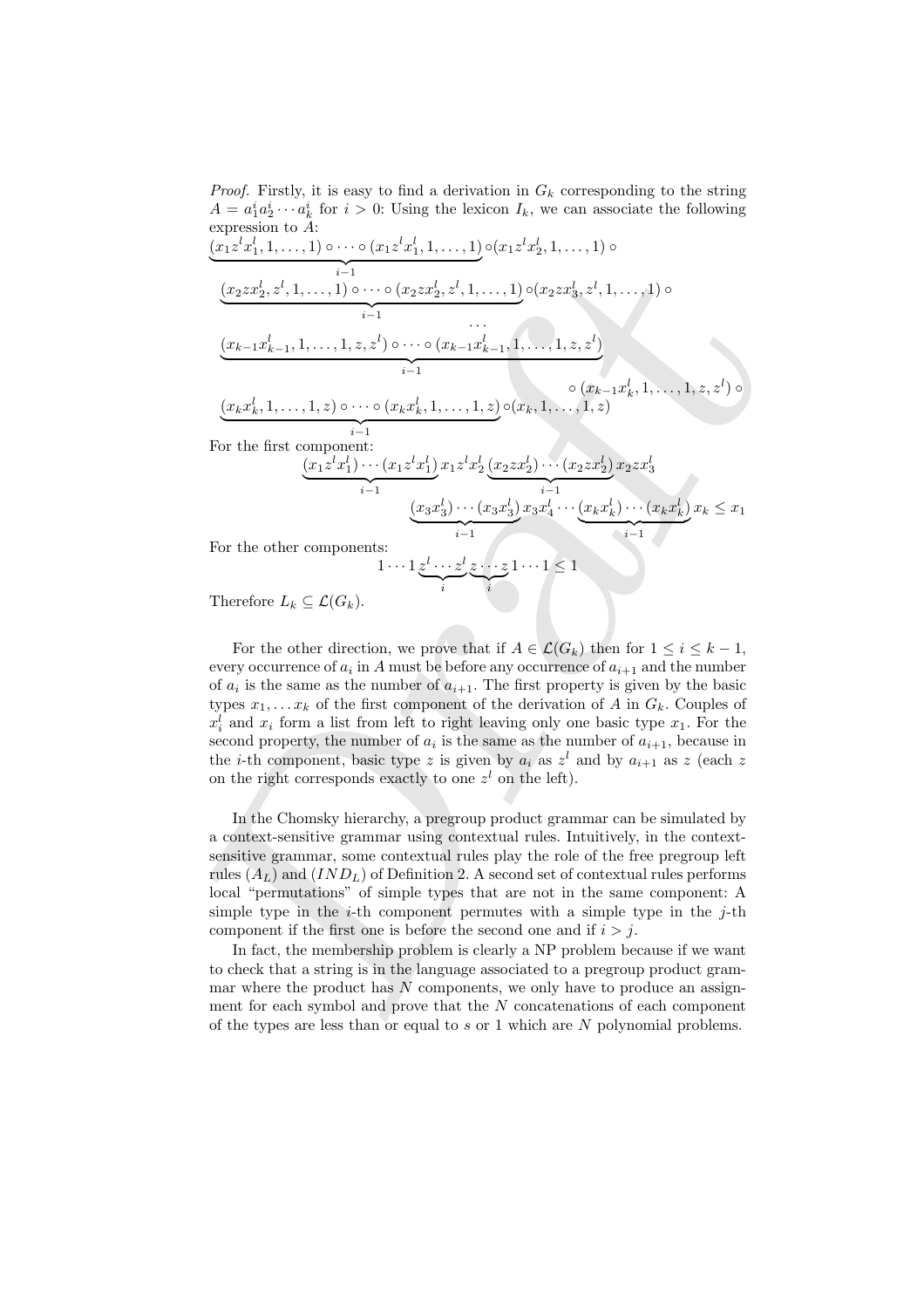The conclusion of this remark is that the languages of pregroup product grammars are contextual but most probably several context-sensitive language are not generated by a pregroup product grammar (the membership problem of the context-sensitive languages is PSPACE-complete). The next section proves that the membership problem is also NP-hard. Thus pregroup product grammars are not mildly context-sensitive [10].

## 4 Pregroup Product Grammars: NP-hard

that the membership problem is also NP-hard. Thus pregroup product grammars<br>some not mildly context-sensitive [10].<br> **4** Pregroup Product Grammars; NP-hard<br>
The section presents the main result of the space. The membershi The section presents the main result of the paper: The membership problem for a particular pregroup product grammar is NP-hard. The proof is based upon an encoding of any SAT problem. The grammar is based upon the product of 3 free pregroups. As a consequence, the membership problem of pregroup product grammars is NP-complete at least for pregroup product grammars built with at least 3 free pregroups.

The proof uses the product of three copies of the free pregroup on  $P_{SAT}$  =  ${t, f}$  with equality as the partial order on basic types. The set of elements of the pregroup is  $T_{SAT} = T_{(P_{SAT},=)} \times T_{(P_{SAT},=)} \times T_{(P_{SAT},=)}$ . The first component corresponds to the encoding of the formula that we want to satisfy. The two other components are used to propagate the boolean values of variables.

The formula is transformed into a string and it can be satisfied iff the string is included in the language generated by a fixed pregroup product grammar  $\mathcal{G}_{SAT}$ based upon  $T_{SAT}$ .

#### Definition 7 (Formula Transformation  $\mathcal{T}_n(F)$ ).

A boolean formula F that contains (at most) n variables  $v_1, \ldots, v_n$ , operators ∧ (binary conjunction), ∨ (binary disjunction) and ¬ (negation) is transformed into a string  $\mathcal{T}_n(F) \in \{a, b, c, d, e, \wedge, \vee, \neg\}^*$ .  $\mathcal{T}_n(F)$  and  $[F]_n$  are defined as follows:

$$
\tau_n(F) = \underbrace{a \cdots a}_{n}[F]_n \underbrace{e \cdots e}_{n}
$$
\n
$$
\cdot [v_i]_n = \underbrace{b \cdots b}_{i-1} c \underbrace{b \cdots b}_{n-i} \underbrace{d \cdots d}_{n}
$$
\n
$$
\cdot [F_1 \vee F_2]_n = \vee [F_1]_n [F_2]_n
$$
\n
$$
\cdot [F_1 \wedge F_2]_n = \wedge [F_1]_n [F_2]_n
$$
\n
$$
\cdot [\neg F_1]_n = \neg [F_1]_n
$$

Example 2. A boolean formula is transformed into a string using the prefix notation for operators. The transformations of  $v_1 \wedge v_1$  and  $v_1 \vee (v_1 \wedge v_2)$  are:

$$
T_1(v_1 \wedge v_1) = a \wedge \underbrace{cd}_{for \ v_1} \underbrace{cd}_{for \ v_1} e
$$
  

$$
T_2(v_1 \vee (v_1 \wedge v_2)) = aa \vee \underbrace{cbdd}_{for \ v_1} \wedge \underbrace{cbdd}_{for \ v_1} \underbrace{bcdd}_{for \ v_2} e
$$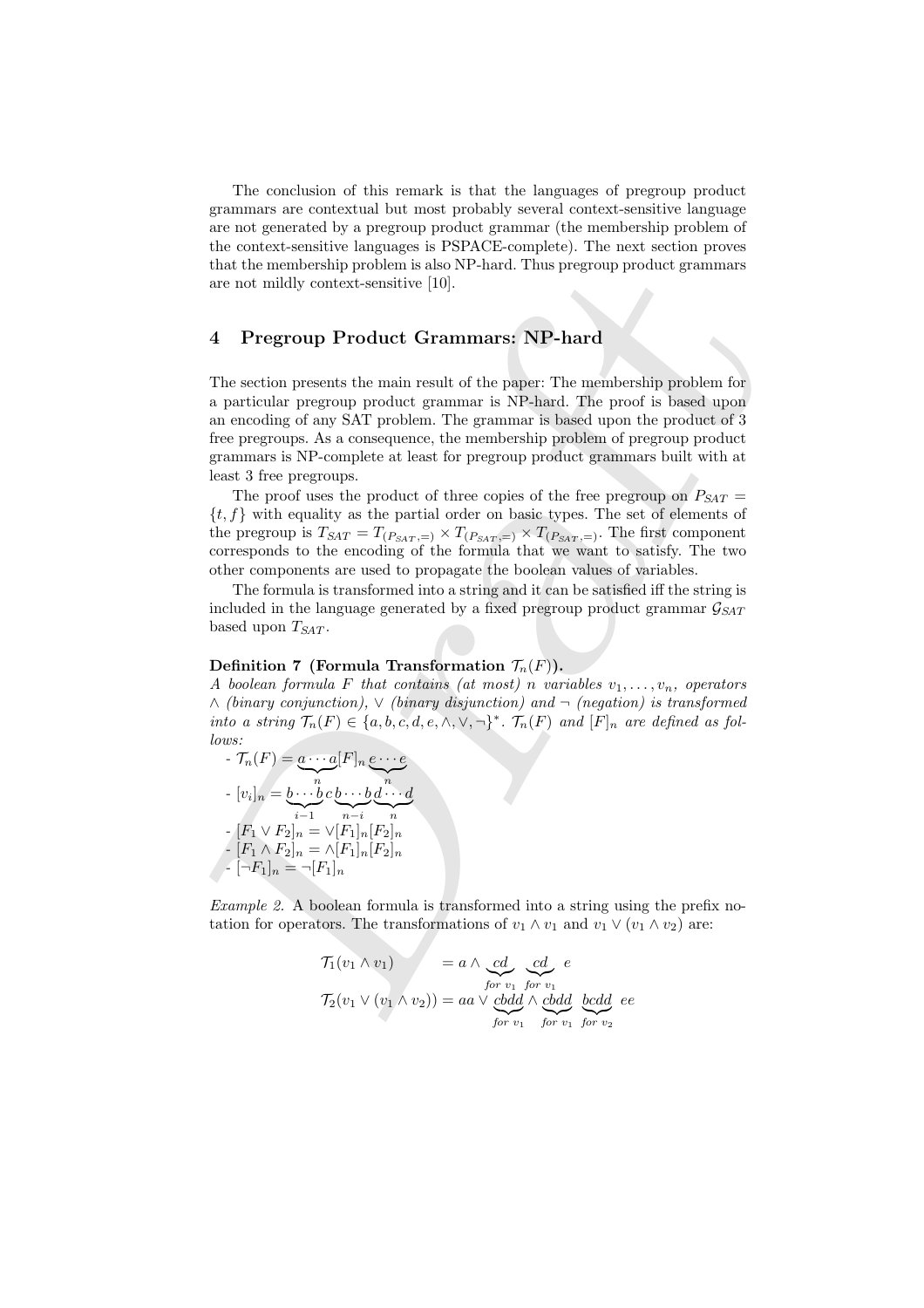#### Definition 8 (Pregroup Product Grammar  $\mathcal{G}_{SAT}$ ).

The pregroup product grammar  $\mathcal{G}_{SAT} = (\{a, b, c, d, e, \wedge, \vee, \neg\}, I_{SAT}, t)$ , based upon the product of three copies of the free pregroup on  $(P_{SAT}, =)$  where  $P_{SAT} = \{t, f\}$ , is defined by the following lexicon:

$$
I_{SAT}(a) = \{ (1, t^l, 1), (1, f^l, 1) \}
$$
\n
$$
I_{SAT}(b) = \{ (1, t, t^l), (1, f, f^l) \}
$$
\n
$$
I_{SAT}(c) = \{ (t, t, t^l), (t, f, f^l) \}
$$
\n
$$
I_{SAT}(d) = \{ (1, t^l, 1), (1, f^l, 1) \}
$$
\n
$$
I_{SAT}(e) = \{ (1, t, 1), (1, f^l, 1) \}
$$
\n
$$
I_{SAT}(e) = \{ (1, t, 1), (1, t^l, 1) \}
$$
\n
$$
I_{SAT}(f) = \{ (tt^l t^l, 1, 1), (t^l t^l, 1, 1), (t^l t^l, 1, 1), (t^l t^l, 1, 1), (t^l t^l, 1, 1) \}
$$
\n
$$
I_{SAT}(\tau) = \{ (tt^l t^l, 1, 1), (t^l t^l, 1, 1), (t^l t^l, 1, 1), (t^l t^l, 1, 1), (t^l t^l, 1, 1) \}
$$
\n
$$
I_{SAT}(f) = \{ (tt^l t^l, 1, 1), (t^l t^l, 1, 1), (t^l t^l, 1, 1), (t^l t^l, 1, 1), (t^l t^l, 1, 1) \}
$$
\n
$$
I_{SAT}(p) the partial order of the free frequency on (P_{SAT}) = 0
$$
\n
$$
P_{SAT} = 0
$$
\n
$$
P_{SAT} = 0
$$
\n
$$
P_{SAT} = 0
$$
\n
$$
P_{SAT} = 0
$$
\n
$$
P_{SAT} = 0
$$
\n
$$
P_{SAT} = 0
$$
\n
$$
P_{SAT} = 0
$$
\n
$$
P_{off} = 0
$$
\n
$$
P_{off} = 0
$$
\n
$$
P_{off} = 0
$$
\n
$$
P_{off} = 0
$$
\n
$$
P_{off} = 0
$$
\n
$$
P_{off} = 0
$$
\n
$$
P_{off
$$

We write  $\leq_{T_{(P_{SAT},=)}}$  for the partial order of the free pregroup on  $(P_{SAT},=)$  and  $\leq_{SAT}$  for the partial order of the product of the three free pregroups based on  $(P_{SAT}, =)$ . The types assigned to the strings of  $\mathcal{L}(\mathcal{G}_{SAT})$  are  $\leq_{SAT} (t, 1, 1)$ 

Example 3. The formula  $v_1 \wedge v_1$  can be satisfied for  $v_1 = true$ . There exists a type assignment of the symbols of  $\mathcal{T}_1(v_1 \wedge v_1) = a \wedge cd \cdots cd \cdots e$  by  $\mathcal{G}_{SAT}$  that is  $\leq_{SAT} (t, 1, 1)$ :

$$
\underbrace{(1, t^l, 1)}_{\text{for } a} \circ \underbrace{(tt^l t^l, 1, 1)}_{\text{for } \wedge} \circ \underbrace{(t, t, t^l)}_{\text{for } c} \circ \underbrace{(1, t^l, t)}_{\text{for } d} \circ \underbrace{(t, t, t^l)}_{\text{for } c} \circ \underbrace{(1, t^l, t)}_{\text{for } d} \circ \underbrace{(1, t, 1)}_{\text{for } e}
$$
\n
$$
\leq_{SAT} (t, 1, 1)
$$

The formula  $v_1 \wedge \neg v_2$  can be satisfied for  $v_1 = true$  and  $v_2 = false$ . There exists a type assignment of the symbols of  $\mathcal{T}_2(v_1 \wedge \neg v_2) = aa \wedge cbdd \neg bcdd$  ee by  $\mathcal{G}_{SAT}$  that is  $\leq_{SAT} (t, 1, 1)$ :

$$
\underbrace{(1, f^l, 1)}_{for a} \circ \underbrace{(1, t^l, 1)}_{for a} \circ \underbrace{(tt^l t^l, 1, 1)}_{for \wedge} \circ \underbrace{(t, f, t^l)}_{for c} \circ \underbrace{(1, f, f^l)}_{for b} \circ \underbrace{(1, f^l, f)}_{for d} \circ \underbrace{(1, f^l, f)}_{for d} \circ \underbrace{(1, t^l, t)}_{for d} \circ \underbrace{(1, t^l, t)}_{for e} \circ \underbrace{(1, t^l, 1, 1)}_{for e} \circ \underbrace{(1, t^l, 1, 1)}_{for e} \circ \underbrace{(1, f, 1)}_{for e} \circ \underbrace{(1, f, 1)}_{for e}
$$

**Theorem 2.** A boolean formula F that contains (at most) n variables  $v_1, \ldots, v_n$ , operators  $\wedge$  (binary conjunction),  $\vee$  (binary disjunction) and  $\neg$  (negation) can be satisfied iff  $\mathcal{T}_n(F) \in \mathcal{L}(\mathcal{G}_{SAT})$ 

Example 4. Example 3 shows two formulas that can be satisfied. Their transformations using  $\mathcal{T}_n$  are in  $\mathcal{L}(\mathcal{G}_{SAT})$ . The formula  $v_1 \wedge \neg v_1$  cannot be satisfied. A type assignment of  $\mathcal{T}_1(v_1 \wedge \neg v_1) = a \wedge cd \neg cd \vee e$  by  $\mathcal{G}_{SAT}$  would produce the following type where for  $1 \leq i \leq 11$ ,  $x_i \in \{t, f\}$ ,  $x_2 = x_3 \wedge x_4$  and  $x_7 = \neg x_8$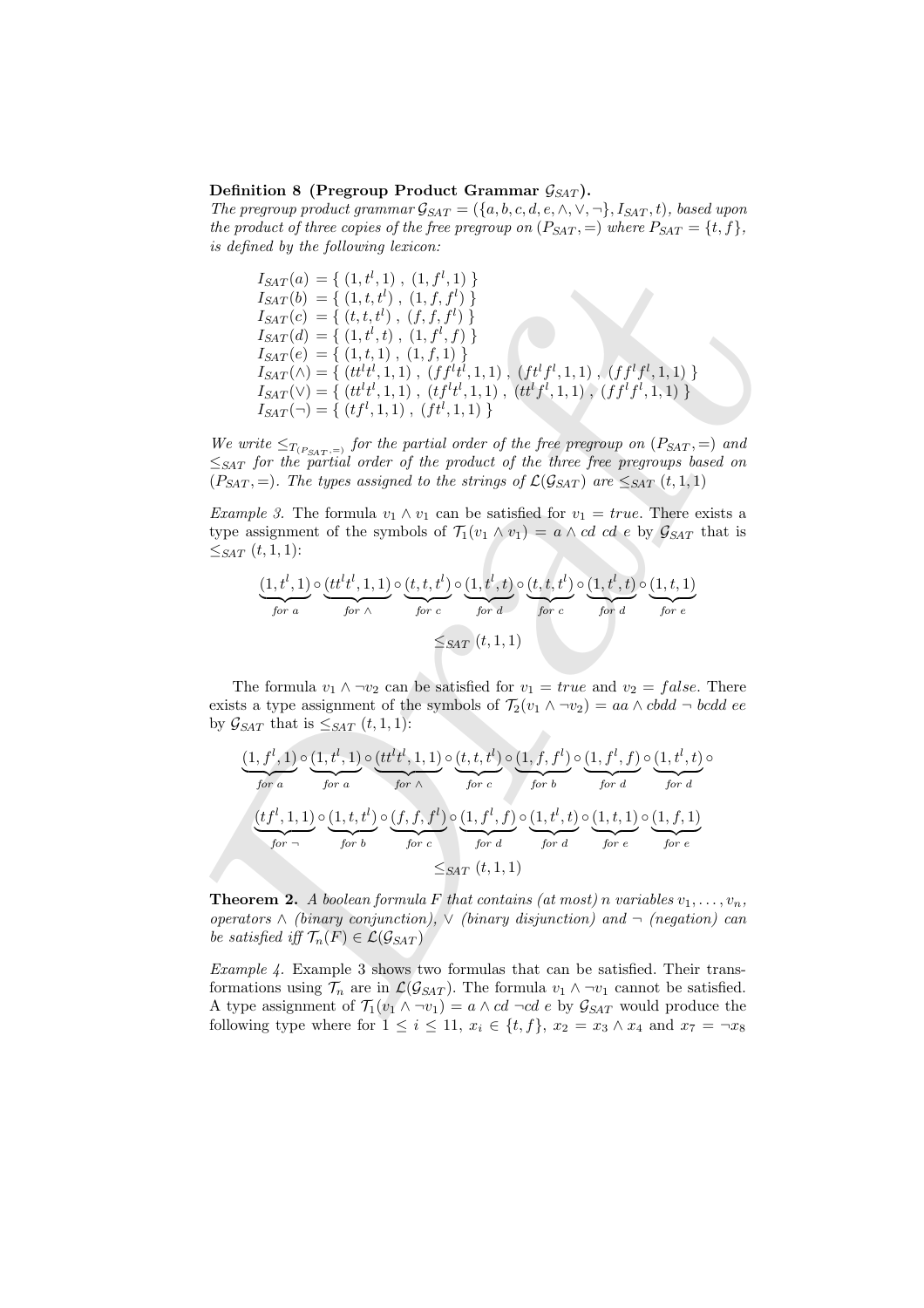(both equalities come from entries of  $\wedge$  and  $\neg$  of the lexicon  $I_{SAT}$  – we identify here true with t and false with  $f$ :

$$
\underbrace{(1, x_1^l, 1)}_a \circ \underbrace{(x_2 x_3^l x_4^l, 1, 1)}_a \circ \underbrace{(x_5, x_5, x_5^l)}_c \circ \underbrace{(1, x_6^l, x_6)}_d \circ \underbrace{(1, x_{10}^l, x_{10}^l)}_d \circ \underbrace{(1, x_{11}^l, 1)}_e
$$

The type must be  $\leq_{SAT} (t, 1, 1)$ . Therefore,  $x_2 x_3^l x_4^l x_5 x_7 x_8^l x_9 \leq_{T_{(P_{SAT},=)}} t$ ,  $x_1^l x_5 x_6^l x_9 x_{10}^l x_{11} \leq_{T_{(P_{SAT},=)}} 1$  and  $x_5^l x_6 x_9^l x_{10} \leq_{T_{(P_{SAT},=)}} 1$ . As a consequence,  $x_2 = t, x_3 = x_7, x_4 = x_5, x_8 = x_9, x_1 = x_5, x_6 = x_9, x_{10} = x_{11}, x_5 = x_6$  and  $x_9 = x_{10}$ . There is no solution to all these equations: The transformation of the formula  $v_1 \wedge \neg v_1$  through  $\mathcal{T}_1$  is not in  $\mathcal{L}(\mathcal{G}_{SAT})$ .

 $\label{eq:2.1} \frac{(x_7x_0^j,1,1)}{(x_1x_0^j, x_0x_1^j,1,1)} \frac{(x_0,x_0,x_0^j)}{(x_0^j, x_0^j, x_0^j, x_0^j)} \frac{(1,x_0,x_1)^5}{(1,x_0^j, x_0^j, x_0^j, x_0^j, x_0^j, x_0^j)} \leq \frac{1}{x_1^j}x_0x_0^jx_0^jx_0^jx_1^jx_0^jx_1^jx_0^jx_1^jx_0^jx_0^jx_0^jx_0^jx_0^$ *Proof.* Firstly, we prove that if a formula F on variables  $v_1, \ldots, v_n$  can be satisfied, then  $\mathcal{T}_n(F)$  is in  $\mathcal{L}(\mathcal{G}_{SAT})$ . Let  $(x_1, \ldots, x_n) \in \{true, false\}^n$  be an assignment of variables  $v_1, \ldots, v_n$  that satisfies F. Using the assignment, the occurrences of the variables and the occurrences of the operators of  $F$  can be annotated by boolean values that correspond to the value of the variable or the output value of the operator plus the input value for ¬ or both input values for ∨ and ∧. Of course, the boolean values associated to an operator follow the truth table of the corresponding boolean operator. Now, we can assign a type in  $I_{SAT}$ to each symbol of  $\mathcal{T}_n(F)$ :

– The assignment of the *i*-th *a* in  $\mathcal{T}_n(F) = a \cdots a$  $\sum_{n}$  $[F]$   $e\cdots e$  $\sum_{n}$ corresponds to the

value  $x_{n+1-i}$  of the  $(n+1-i)$ -th boolean variable  $v_{n+1-i}$ . If  $x_{n+1-i}$  is true, the occurrence is assigned to  $(1, t^l, 1)$ , otherwise, it is assigned to  $(1, t^l, 1)$ .

– The assignment of the *i*-th *e* in  $\mathcal{T}_n(F) = a \cdots a$  $\sum_{n}$ n  $[F]$   $e\cdots e$  $\sum_{n}$ n corresponds to the

value  $x_i$  of the *i*-th variable. If  $x_i$  is true, the occurrence is assigned to  $(1, t, 1)$ otherwise to  $(1, f, 1)$ 

– The *i*-th *b* or *c* in  $[v_j]_n = b \cdots b$  $\sum_{j-1}$  $c\, b \cdots b$  $\sum_{n-j}$  $d\cdots d$  $\bigvee_n$ corresponds to the value  $x_i$  of

the *i*-th variable. If  $i = j$ , we have c. Then, if  $x_i$  is true, the occurrence is assigned to  $(t, t, t^l)$  otherwise to  $(f, f, f^l)$ . If  $i \neq j$ , we have b. If  $x_i$  is true, the occurrence is assigned to  $(1, t, t^l)$  otherwise to  $(1, f, f^l)$ .

- The *i*-th *d* in  $[v_j]_n = \underline{b} \cdots \underline{b}$  $\sum_{j-1}$  $c\, b \cdots b$  $\sum_{n-j}$  $d\cdots d$  $\sum_{n}$ corresponds to the value  $x_{n+1-i}$  of
- the  $(n+1-i)$ -th boolean variable  $v_{n+1-i}$ . If  $x_{n+1-i}$  is true, the occurrence is assigned to  $(1, t<sup>l</sup>, t)$ , otherwise, it is assigned to  $(1, f<sup>l</sup>, f)$ .
- For  $\neg$  in  $\neg F_1|_n = \neg [F_1]_n$ , the assignment of variables  $v_1, \ldots, v_n$  that satisfies F induces a boolean value to the sub-formula  $F_1$  that is either true or false. The output value of  $\neg F_1$  is the opposite value (false for true and true for false). Thus,  $\neg$  is assigned to  $(tf^l, 1, 1)$  if the input is *false* and the output is true or to  $(rt<sup>l</sup>, 1, 1)$  if the input is true and the output is false.
- For  $\wedge$  in  $[F_1 \wedge F_2]_n = \wedge [F_1]_n [F_2]_n$ , the assignment of variables  $v_1, \ldots, v_n$ that satisfies  $F$ , induces a boolean value to each sub-formula  $F_1$  and  $F_2$ . The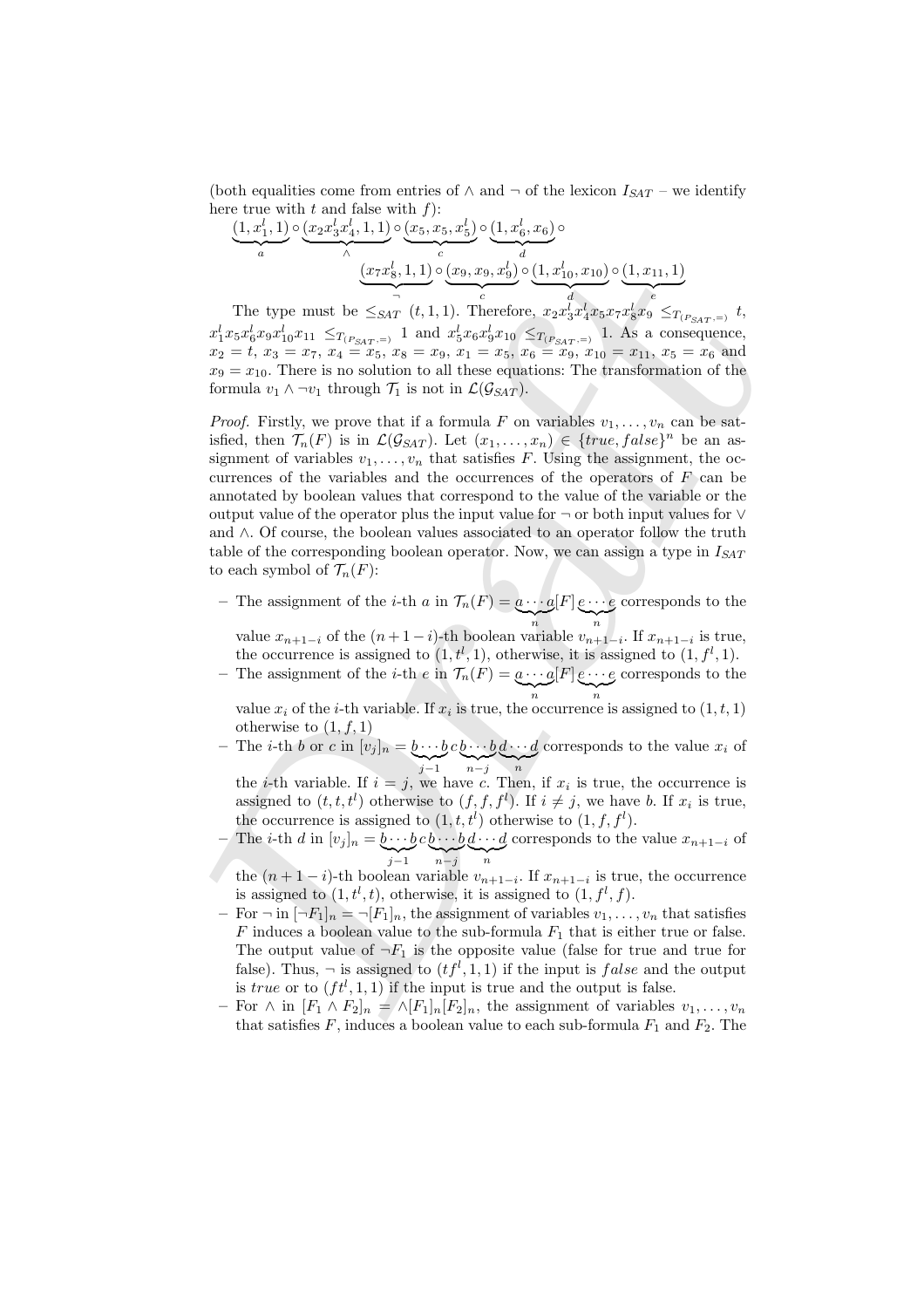output follows the truth table of the logical "and" operator. Following the input values, the assignment of  $\wedge$  is given by the following table (the values of the inputs are reverse in the type because they appeared as left adjoints  $t^l$  or  $f^l$ ):

| $F_1(x_1,,x_n) F_2(x_1,,x_n)$ |             |                         |
|-------------------------------|-------------|-------------------------|
| <i>true</i>                   | <i>true</i> | $(tt^lt^l, 1, 1)$       |
| <i>true</i>                   | false       | $(f f^{l} t^{l}, 1, 1)$ |
| false                         | true        | $(f t^{l} f^{l}, 1, 1)$ |
| false                         | false       | $(f f^l f^l, 1, 1)$     |

 $\vee$  is very similar to  $\wedge$  except that we follow the truth table of the logical "or" operator:

| $F_1(x_1,,x_n) F_2(x_1,,x_n)$ |       |                                          |
|-------------------------------|-------|------------------------------------------|
|                               |       |                                          |
| <i>true</i>                   | true  | $(tt^{l}t^{l}, 1, 1)$                    |
| <i>true</i>                   | false | $(tf^{l}t^{l}, 1, 1)$                    |
| false                         | true  | $(tt^{l} f^{l}, 1, 1)$                   |
| false                         | false | (f f <sup>l</sup> f <sup>l</sup> , 1, 1) |

 $\begin{array}{ll} \frac{F_1(x_1,\ldots,x_n)\ F_2(x_1,\ldots,x_n)}{F_1(x_1,\ldots,x_n)}\\ \text{true} & \text{true} & \text{false} & \text{true} \\ \text{true} & \text{false} & \text{true} \\ \text{false} & \text{true} & \text{true} \\ \text{false} & \text{true} \\ \text{false} & \text{true} \\ \text{false} & \text{true} \\ \text{true} & \text{false} \\ \text{true} & \text{false} \\ \text{true} & \text{false} \\ \text{true} & \text{true} \\ \text{true} & \text{true} \\ \text{true} & \text{true} \\ \text{true$ Now, we create three derivations (one for each component) that prove that the type assignment of  $\mathcal{T}_n(F)$  (with the values  $x_1, \ldots, x_n$  for the boolean variables  $v_1, \ldots, v_n$ ) is  $\leq_{SAT} (t, 1, 1)$ . The first component starts with  $s \leq_{T(P_{SAT},=)} t$ , the other components with  $1 \leq_{T(P_{SAT},=)} 1$ . The applications of  $(A_L)$  on the first component follow the syntactic tree of  $F$  written with the prefix notation for binary operators  $\land$  and  $\lor$ . For this component, only the assignments of c, ¬, ∧ and ∨ are important (the other symbols are assigned to 1 in the first component). The application of rule  $(A_L)$  between an occurrence of  $f<sup>l</sup>$  (on the left) and an occurrence of  $f$  (on the right) corresponds to the link between the output of a variable or an operator that is false and one of the inputs of an operator. Similarly the application of rule  $(A_L)$  between an occurrence of  $t^l$  (on the left) and an occurrence of  $t$  (on the right) corresponds to the propagation of the true value. The basic type  $t$  that remains at the end is the value of the main operator or variable. It is t because  $F$  is true in this case. The two other components are used to synchronize the value given to each occurrence of the variables  $v_1, \ldots, v_n$  (each c in  $\mathcal{T}_n(F)$ ). For each occurrence of  $v_i$ , this is done on the complete vector of variables  $v_1, \ldots, v_n$  but only one of the values (the value that corresponds to  $v_i$ ) is copied into the first component. If we write  $\overline{true} = t$  and  $\overline{false} = f$  and if we only look at the second and third components, we have, for  $[v_i]_n$ , the type  $\overline{x_1} \cdots \overline{x_n} \overline{x_n}^l \cdots \overline{x_1}^l$  for the second component and the type  $\overline{x_1}^l \cdots \overline{x_n}^l \overline{x_n} \cdots \overline{x_1}$  for the third component. The *n* occurrences of *a* in  $\mathcal{T}_n(F)$  give the type  $\overline{x_n}^l \cdots \overline{x_1}^l$  for the second component and 1 for the third. The *n* occurrences of *e* give the type  $\overline{x_1} \cdots \overline{x_n}$  for the second component and 1 for the third. Obviously, if we write  $X = \overline{x_1} \cdots \overline{x_n}$ , the global type of the second component is  $X$  $\sum_{x}^{X} \sum_{y}^{y} \sum_{y}^{y} \cdots \sum_{y}^{y} \sum_{y}^{y} \sum_{y}^{y}$  $X^l$  $\sum_{for \ e}$ which is  $\leq_{T_{(P_{SAT},=)}} 1$ . For the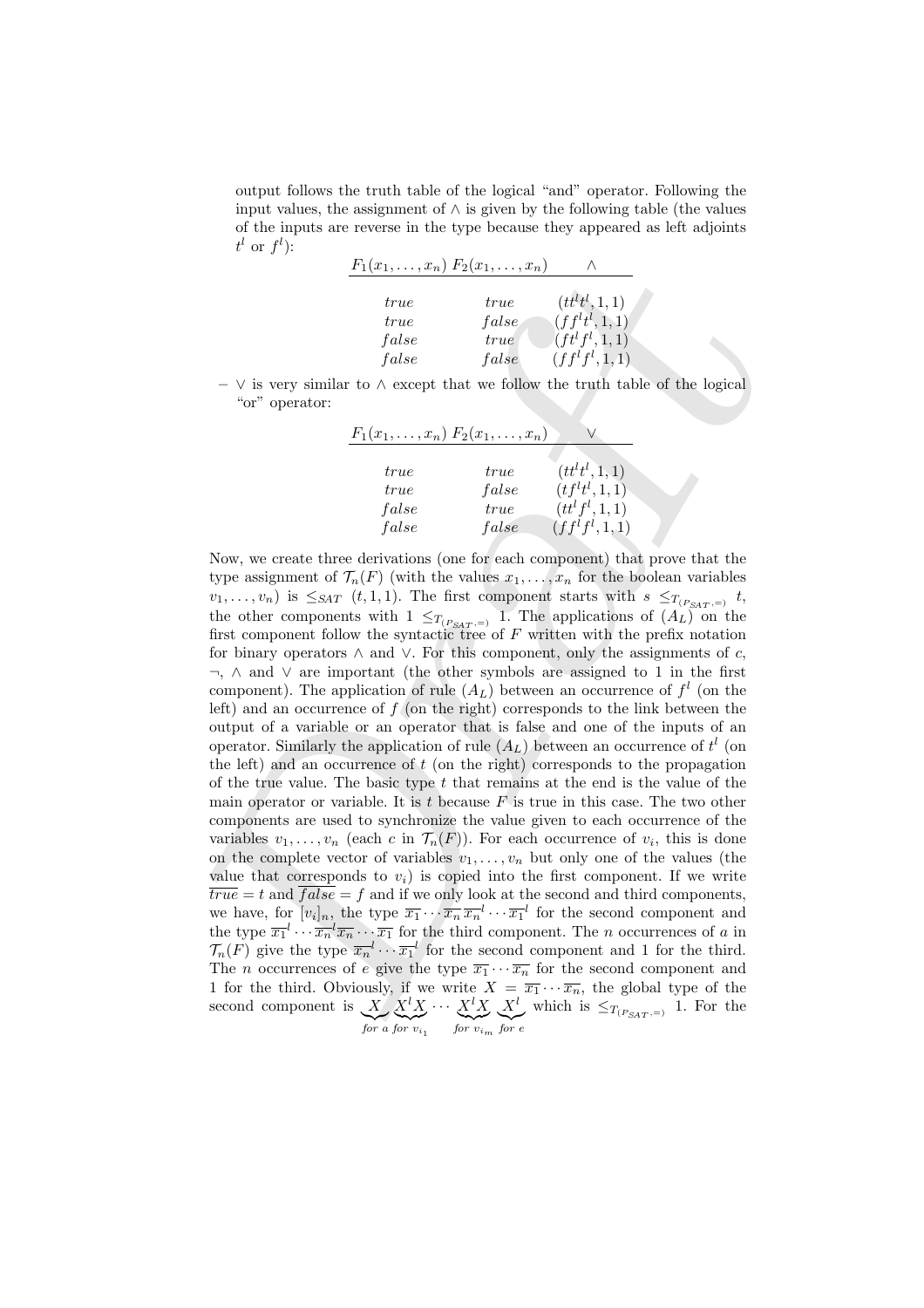third component, each variable corresponds to  $X<sup>l</sup>X$ , which is  $\leq_{T(P_{SAT},=)} 1$ . Thus, the type assigned to  $\mathcal{T}_n(F)$  using  $x_1, \ldots, x_n$  for  $v_1, \ldots, v_n$  is  $\leq_{SAT} (t, 1, 1)$  and  $\mathcal{T}_n(F) \in \mathcal{L}(\mathcal{G}_{SAT}).$ 

The reverse inclusion proves that if F is a booksan function with *n* variables of the three components that, proves that if F is a booksan function of  $T_{\rm g}(F_1)$  by  $I_{\rm star}$ ,  $\eta_{\rm eff}$ , t.) only use rule ( $I_{\rm H}(F_1)$  The reverse inclusion proves that if  $F$  is a boolean function with  $n$  variables  $v_1, \ldots, v_n$  and if  $\mathcal{T}_n(F) \in \mathcal{L}(\mathcal{G}_{SAT})$  then F can be satisfied. The derivations of the three components that prove that a type assignment of  $\mathcal{T}_n(F)$  by  $I_{SAT}$  is  $\leq_{SAT} (t, 1, 1)$  only use rule  $(A_L)$ . The other rules (except for the applications of (Id) giving  $t \leq_{T(P_{SAT},=)} t$  for the first component and giving  $1 \leq_{T(P_{SAT},=)} 1$  for the second and third components and the cut rule) are never used in the system because the right part of the inequalities is either a basic type  $t$  for the first component or the unit for the other components and because the partial order on the simple types of the free pregroup is equality. Moreover,  $\mathcal{G}_{SAT}$  only uses the four simple types t,  $t^l$ ,  $f$ , and  $f^l$  and an assignment of each symbol of  $\mathcal{T}_n(F)$ gives always the same formula when basic types  $t$  and  $f$  are identified. Thus, there exists at most one class of equivalent derivations of any type assignment of  $\mathcal{T}_n(F)$  if we look at the set of applications of rule  $(A_L)$  in the three components of the type assignment. In a derivation, each application of  $(A_L)$  corresponds to an "axiom" between one  $t^l$  on the left and one t on the right or between one  $f^l$  on the left and one  $f$  on the right (as it is shown in Example 1) and all the "axioms" form a projective structure (like the couples of corresponding parentheses in a string of the Dyck language). The class of equivalent derivations (some applications of  $(A_L)$  can commute) must correspond to the construction shown above: The first component corresponds to the applications of rule  $(A_L)$  that propagate the output of variables and operators to the inputs of the corresponding operator in F. The remaining basic type of the first component  $(f \text{ or } t)$  is the output of  $F$ . The second and the third components synchronize the variables in such a way that all the occurrences of the same variable have the same value. Now, if  $\mathcal{T}_n(F) \in \mathcal{L}(\mathcal{G}_{SAT})$ , the type assignment of the symbols of  $\mathcal{T}_n(F)$  is such that the variable  $v_i$  has the value corresponding to the second component of the type assignment of the *i*-th *e* of  $\mathcal{T}_n(F)$ : if it is  $(1, t, 1)$ ,  $v_i$  is set to true, if it is  $(1, f, 1)$  $v_i$  is set to false. For this set of values, the first component of the assignment of  $\mathcal{T}_n(F)$  is  $\leq_{T(P_{SAT},=)} t$ . This means that the value of F is true when the variables  $v_1, \ldots, v_n$  are set to the values above. Thus F can be satisfied.

Of course because the membership problem in  $\mathcal{L}(\mathcal{G}_{SAT})$  is a NP problem, this problem is NP-complete. As a consequence, the membership problem of  $\mathcal{L}(G)$ when  $G$  is a pregroup product grammar is also NP-complete. The problem is still open for pregroup product grammar based of two free pregroups but this problem is most probably NP-complete.

### 5 Conclusion

The article introduces pregroup product grammars, grammars based of the product of free pregroups. It is shown that the class of languages is very expressive.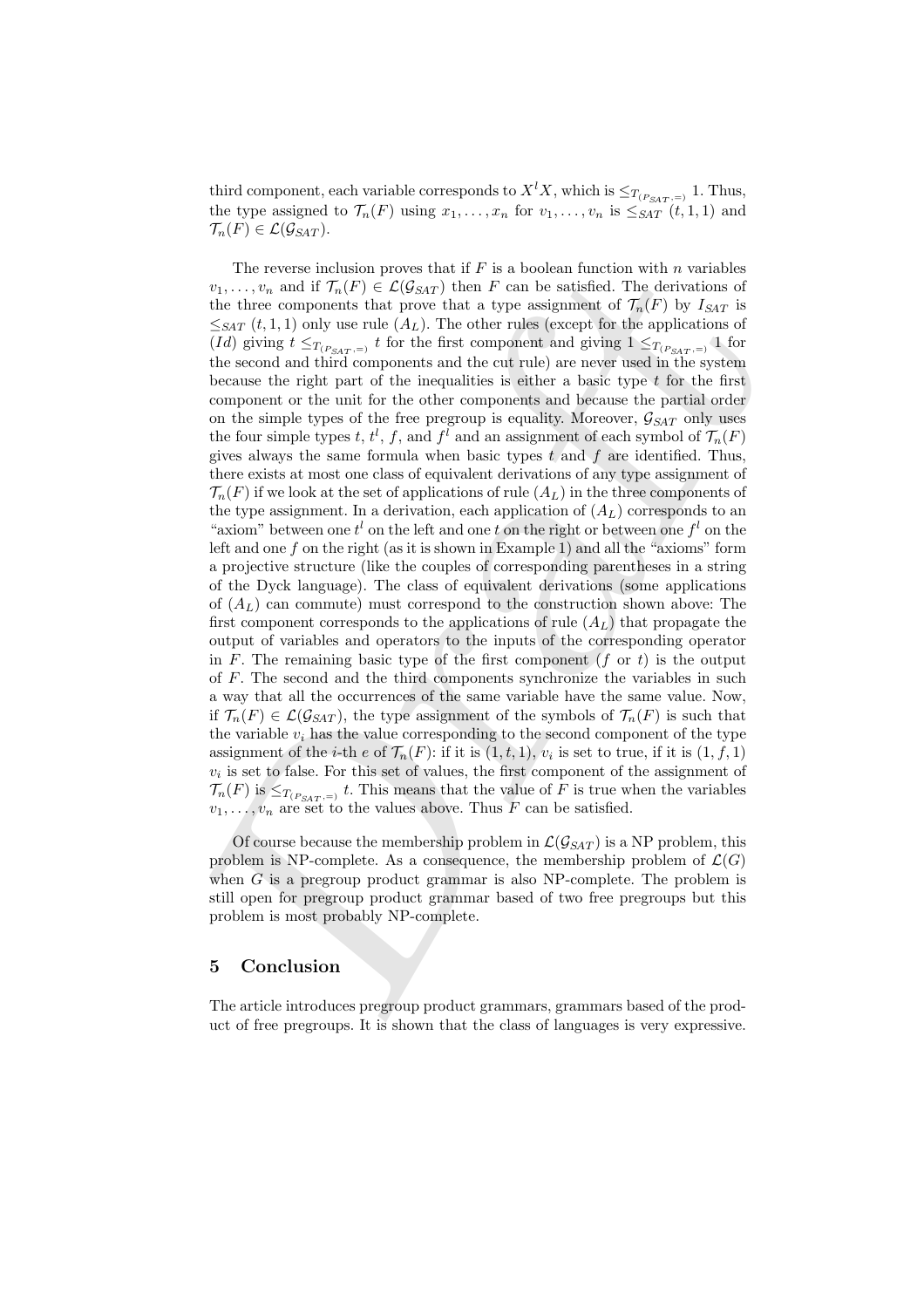For instance,  $\{x_1^i \cdots x_N^i \mid i \geq 1\}$  for any  $N \geq 1$  can be generated. However, the membership problem is NP-complete. Thus even if they are much more expressive, pregroup product grammars are less interesting than pregroup grammars with respect to the complexity of the membership problem.

# References

- 1. Bargelli, D., Lambek, J.: An algebraic approach to french sentence structure. In: de Groote, P., Morill, G., Retoré, C. (eds.) Logical aspects of computational linguistics: 4th International Conference, LACL 2001, Le Croisic, France, June 2001. vol. 2099. Springer-Verlag (2001)
- 2. Béchet, D.: Parsing pregroup grammars and Lambek calculus using partial composition. Studia logica 87(2/3) (2007)
- 3. B´echet, D., Dikovsky, A., Foret, A., Garel, E.: Introduction of option and iteration into pregroup grammars. In: Casadio, C., Lambek, J. (eds.) Computational Algebraic Approaches to Natural Language, pp. 85–107. Polimetrica, Monza (Milan), Italy (2008), http://www.polimetrica.com
- References  $\begin{array}{l} \mbox{ \bf \text{R} of the C1-20} \\ \mbox{ \bf \text{R} of the C1-20} \\ \mbox{ \bf \text{R} of the C1-20} \\ \mbox{ \bf \text{R} of the C1-20} \\ \mbox{ \bf \text{R} of the C1-20} \\ \mbox{ \bf \text{R} of the C1-20} \\ \mbox{ \bf \text{R} of the C1-20} \\ \mbox{ \bf \text{R} of the C1-20} \\ \mbox{ \bf \text{R} of the C1-20} \\ \mbox{ \bf \text{R} of the C1-20} \\ \m$ 4. B´echet, D., Dikovsky, A., Foret, A., Garel, E.: Optional and iterated types for pregroup grammars. In: Martn-Vide, C., Otto, F., Fernau, H. (eds.) Language and Automata Theory and Applications, Second International Conference, LATA 2008, Tarragona, Spain, March 13-19, 2008, Revised Papers. Lecture Notes in Computer Science (LNCS), vol. 5196, pp. 88–100. Springer (2008), http://grammars.grlmc.com/LATA2008
	- 5. Buszkowski, W.: Cut elimination for the lambek calculus of adjoints. In: Abrusci, V., Casadio, C. (eds.) New Perspectives in Logic and Formal Linguisitics, Proceedings Vth ROMA Workshop. Bulzoni Editore (2001)
	- 6. Buszkowski, W.: Lambek grammars based on pregroups. In: de Groote, P., Morill, G., Retoré, C. (eds.) 4th Intern. Conf. "Logical Aspects of Computational Linguists". pp. 95–109. No. 2099 in LNAI (2001)
	- 7. Cardinal, K.: An algebraic study of Japanese grammar. Master's thesis, McGill University, Montreal (2002)
	- 8. Casadio, C., Lambek, J.: An algebraic analysis of clitic pronouns in italian. In: de Groote, P., Morill, G., Retoré, C. (eds.) Logical aspects of computational linguistics: 4th International Conference, LACL 2001, Le Croisic, France, June 2001. vol. 2099. Springer-Verlag (2001)
	- 9. Dekhtyar, M., Dikovsky, A.: Categorial dependency grammars. In: Moortgat, M., Prince, V. (eds.) Proc. of Intern. Conf. on Categorial Grammars. pp. 76–91. Montpellier (2004)
	- 10. Joshi, A., Vijay-Shanker, K., Weir, D.: The convergence of mildly context-sensitive grammar formalisms. In: Sells, P., Schieber, S., Wasow, T. (eds.) Fundational issues in natural language processing. MIT Press (1991)
	- 11. Kiślak-Malinowska, A.: Extended pregroup grammars applied to natural languages. Logic and Logical Philosophy  $21(3)$ ,  $229-252$   $(2012)$
	- 12. Kobele, G.M.: Pregroups, products, and generative power. In: Proceedings of the Workshop on Pregroups and Linear Logic 2005, Chieti, Italy, May 2005 (2005)
	- 13. Kobele, G.M.: Agreement bottlenecks in Italian. In: Casadio, C., Lambek, J. (eds.) Computational Algebraic Approaches to Natural Language, pp. 191–212. Polimetrica, Monza (Milan), Italy (2008), http://www.polimetrica.com